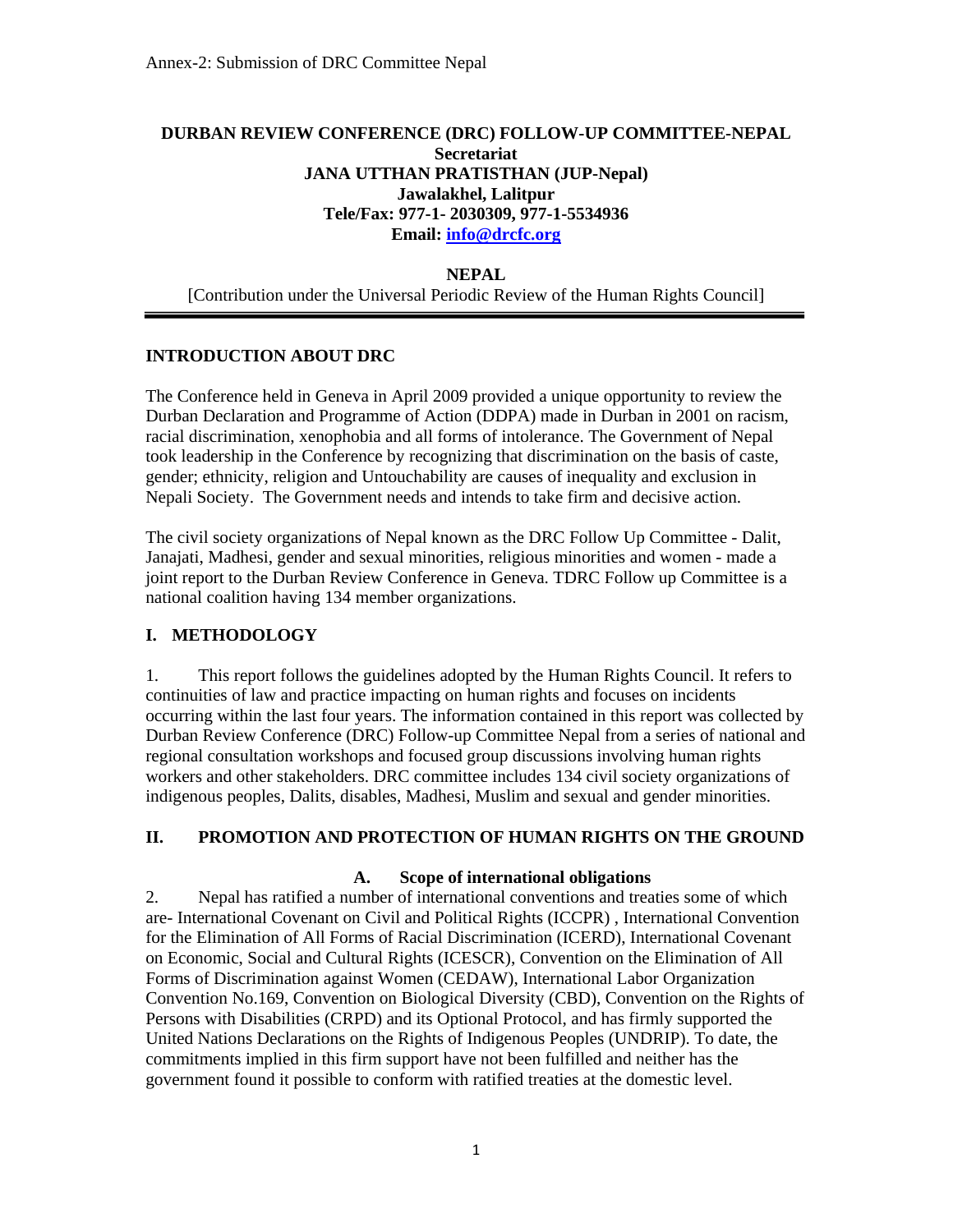3. By virtue of being a party of the stated treaties, Nepal has to comply with: Concluding observations of the Committee on Economic, Social and Cultural Rights for Nepal (16 January 2008); CERD General Recommendation XXXI on the prevention of racial discrimination in the administration and functioning of the criminal justice system (22 August 2002), recommendations of Special Rapporteur on the situation of human rights and freedoms of indigenous peoples A/HRC/12/34/Add.3 and, Concluding observations of the Committee on Elimination of Racial Discrimination for Nepal (28 April 2004). Unfortunately the government has not fully and effectively implemented either the recommendations or the concluding observations contained in these instruments.

# **A. Cooperation with human rights mechanisms**

4. Although the government invited a Special Rapporteur on the rights and freedoms of  $\frac{1}{2}$  indigenous peoples to Nepal, his recommendations<sup>1</sup> along with the programs and provisions of the Durban Declaration and Program of Action (DDPA) have yet to be fully implemented. The same is true for $2$  the recommendations of the Durban Review Conference Outcome so that the record of the government in this regard, as with its treaty reporting obligations, needs significant improvement**.** 

# **B. Implementation of international human rights obligations**

### **1. Rights of indigenous peoples**

5. *Implementation status of International Labour Organization Convention No.169 and United Nations Declaration on the Rights of Indigenous Peoples (UNDRIP):* Nepal has yet to implement the international standards applicable to indigenous peoples, as set out in the UNDRIP and Convention No. 169 and indigenous peoples rights to self determination.<sup>3</sup> The government needs to meet its obligations to indigenous peoples in line with observations and recommendations made by the Special Rapporteur.<sup>4</sup>

### **The government should:**

- Urgently implement Convention No.169 and the UNDRIP and change existing laws and policies to give due recognition to the indigenous peoples' laws, traditions, cust**o**ms and land tenure systems in line with standards set forth in the Convention No.169 and UNDRIP.
- Consider the implementation of the recommendations of the Special Rapporteur and the Concluding observations of CERD Committee with urgency and priority.

6. *Right to language, culture and religion:* Though currently 59 indigenous peoples have been recognized officially, many other indigenous groups are yet to be recognized by the state which has reinforced the marginalization of non-recognized indigenous peoples. Recognition of Nepali language as the official language has created obstacles to accessing  $eduction$  and government services, as well as public information, $5$  and many indigenous languages are under threat.<sup>6</sup> According to Quadrupeds of the Country Code 1963, cow slaughter is an offence punishable by up to 12 years of imprisonment. But, some indigenous peoples and others practice the ritual sacrificing of bullocks in traditional rites.<sup>7</sup>

- Recognize indigenous languages for use in state affairs alongside Nepali.
- Adopt a policy of Mother tongue multi-lingual Education.<sup>8</sup>
- Ensure the rights of indigenous peoples to maintain and develop their language, distinct cultures and religions.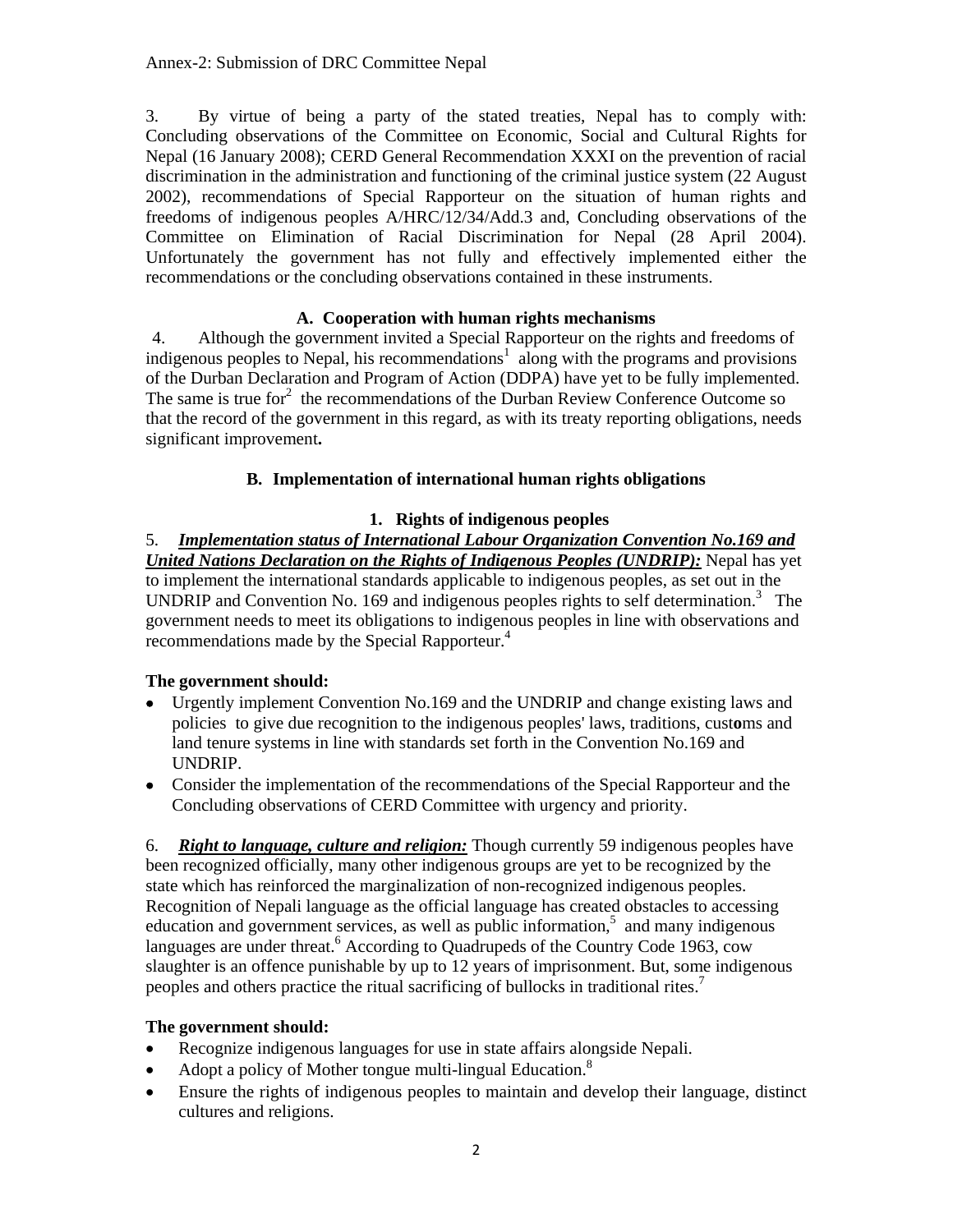18 *Right to land and natural resources:* As a result of numerous discriminatory laws and practices<sup>9</sup>, indigenous peoples are historically deprived of land and natural resources. The dominant groups have expropriated land, habitats, water and other natural resources<sup>10</sup> that were once communally owned known as *Kipat<sup>11</sup>* by the indigenous peoples. The most important characteristic of this form of land tenure is the inalienability of the land: as Kipat land was tied to the social group, it could not, given its nature, be sold to immigrants (Remgmi, 1978) According to the Land Evictions of the Country Code (1963), *Kipat* which lacks official documents, is equivalent to  $Raikar^{12}$  lands on which taxes can be levied. This has led to the loss of indigenous based communal ownership i.e. transforming *Kipat* land into *Raikar* which can be used, transferred, and disposed of by anyone. Development projects, Leasehold and community forest<sup>13</sup>, National Parks<sup>14</sup>, and Hydro-projects<sup>15</sup> have displaced many indigenous peoples from their ancestral lands and territories thereby denying those people their rights to consultation, participation, benefit-sharing and natural resources<sup>16</sup> as recommended by the ESCR.<sup>17</sup> Indigenous knowledge is not protected through legal provision that includes the use of copyright, certification marks and design, collective trademarks, patent law, moral rights and equitable sharing of the benefit arising from the utilization of traditional knowledge in line with CBD Article 8 (j).<sup>18</sup>

### **The government should:**

- Take tangible measures to recognize and protect the rights of indigenous peoples to own, control, develop and use their ancestral lands, territories and natural resource.
- Consider special measures to get FPIC from indigenous peoples prior to executing any development project or undertaking any other activity which materially affects their lives
- Take measures to protect indigenous knowledge and take legal action for patent right in line with CBD 8 (j), Article 27 of ICCPR, ILO 169 and UNDRIP.

7. *Rights of indigenous women:* There is no disaggregated data for indigenous women which would reveal their true situation. Owing to relative differences in literacy rates, land ownership status, occupation, language, population size, and educational status, the systematic practice of social exclusion of indigenous women is experienced at very different levels to those experienced by non-indigenous women.<sup>19</sup> Hence, indigenous women are severely under-represented<sup>20</sup> in decision-making structures, not only at the national level, but also at the local levels. This is not yet addressed as required by the recommendation of  $ESCR.<sup>21</sup>$ 

### **The government should:**

- Ensure the proportional participation of indigenous women at all decision-making levels.
- Take steps to include disaggregated data for indigenous peoples and indigenous women in the forthcoming National Census 2011.

8. *Ongoing constitution making process:* The government has yet to begin implementing the provisions of Free, Prior, and Informed Consent (FPIC) to ensure the participation of indigenous peoples through their own freely chosen representatives<sup>22</sup> in the drafting processes of the new constitution. Indigenous peoples have serious concern as the draft reports $^{23}$  of the thematic committees of the Constituent Assembly do not incorporate the fundamental rights of indigenous peoples in line with international standards.<sup>24</sup>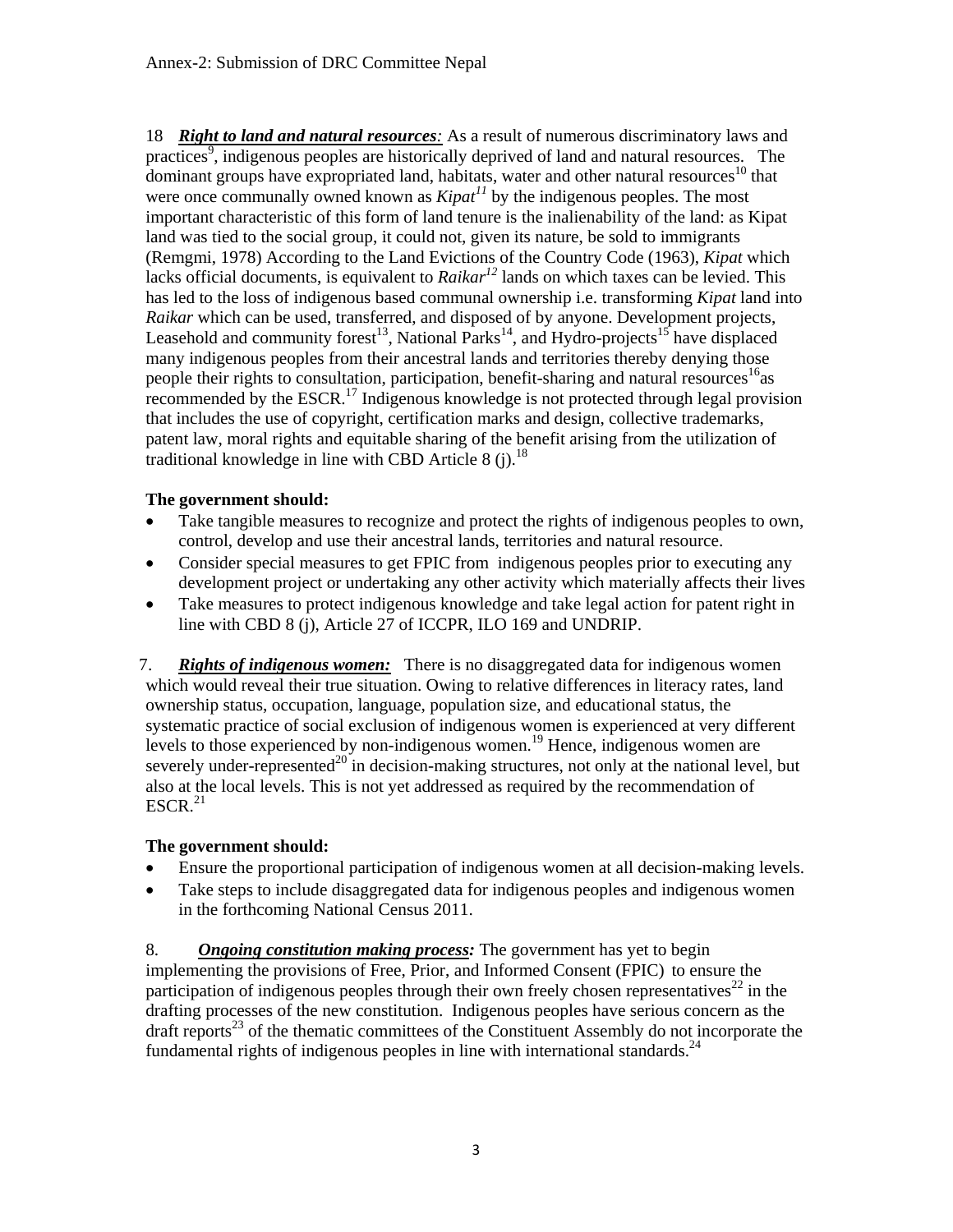# **The government should:**

- Take steps to ensure the participation of indigenous peoples through their own freely chosen representatives with FPIC in the ongoing constitution-making process and in all decision-making processes.
- Recognize UNDRIP as the principal framework for drafting the New Constitution and recognize the right of self-determination of indigenous peoples in the New Constitution.

# **2. Rights of the Dalit community**

9. *Non-discrimination:* The term Dalit refers to people who are religiously, culturally, socially, economically and historically oppressed, excluded and untouchables. The Dalit community lives in many regions of Nepal, practices many faiths, is multi caste and multi lingual and embraces a rich multi-cultural diversity.<sup>25</sup> Despite national and international provisions legislating against discrimination, Dalits are the *de facto* 'untouchables' of contemporary Nepal. They are frequently denied access to public places and the right to drink water from public wells. They are the victims of violence to prevent participation in intercaste marriage and endure an estimated 205 forms of discriminatory practice in their daily lives.<sup>26</sup>

10. *Right to equality:* Understandably the need to enact and implement special laws and measures to eliminate caste-based discrimination and untouchability and the dismissal of existing discriminatory provisions<sup>27</sup> are fundamental concerns of the Dalit community. There are 23 discriminatory provisions existing in several laws related to the Dalit community<sup>28</sup> and the CESCR has made appropriate recommendations for the enactment of just such a special  $law.<sup>29</sup>$ 

### **The government should:**

- Enact a separate and special law to eliminate caste-based discrimination and untouchability practice, including provision for prosecuting the culprits and compensating the victims.
- Repeal all those discriminatory laws, regulations, rules, directives, policies and programmers which are in contravention of human rights.

11. *Right to citizenship and identity:* Some Madhesi Dalits have been denied their right to acquire citizenship. Similarly, some Dalits eight they belongs to hill or Madhesi origin, have been denied their right to get citizenship using their given family name, where this is a name used frequently by so-called upper castes. $30$ 

# **The Government should:**

- Ensure the citizenship rights of Madhesi Dalits.
- Ensure the citizenship rights of all Dalits recognising their family name and identity.

12. *Right to participate in public and political life:* Although, recommendation 17 of CERD (2004) for due representation in government, legislative bodies, the judiciary and other decision-making bodies at all levels<sup>31</sup> of the state is clear, the government of Nepal has yet to implement these recommendations. Nepali Dalits are still excluded from state structures particularly with regard to decision- making and at the agency implementing level.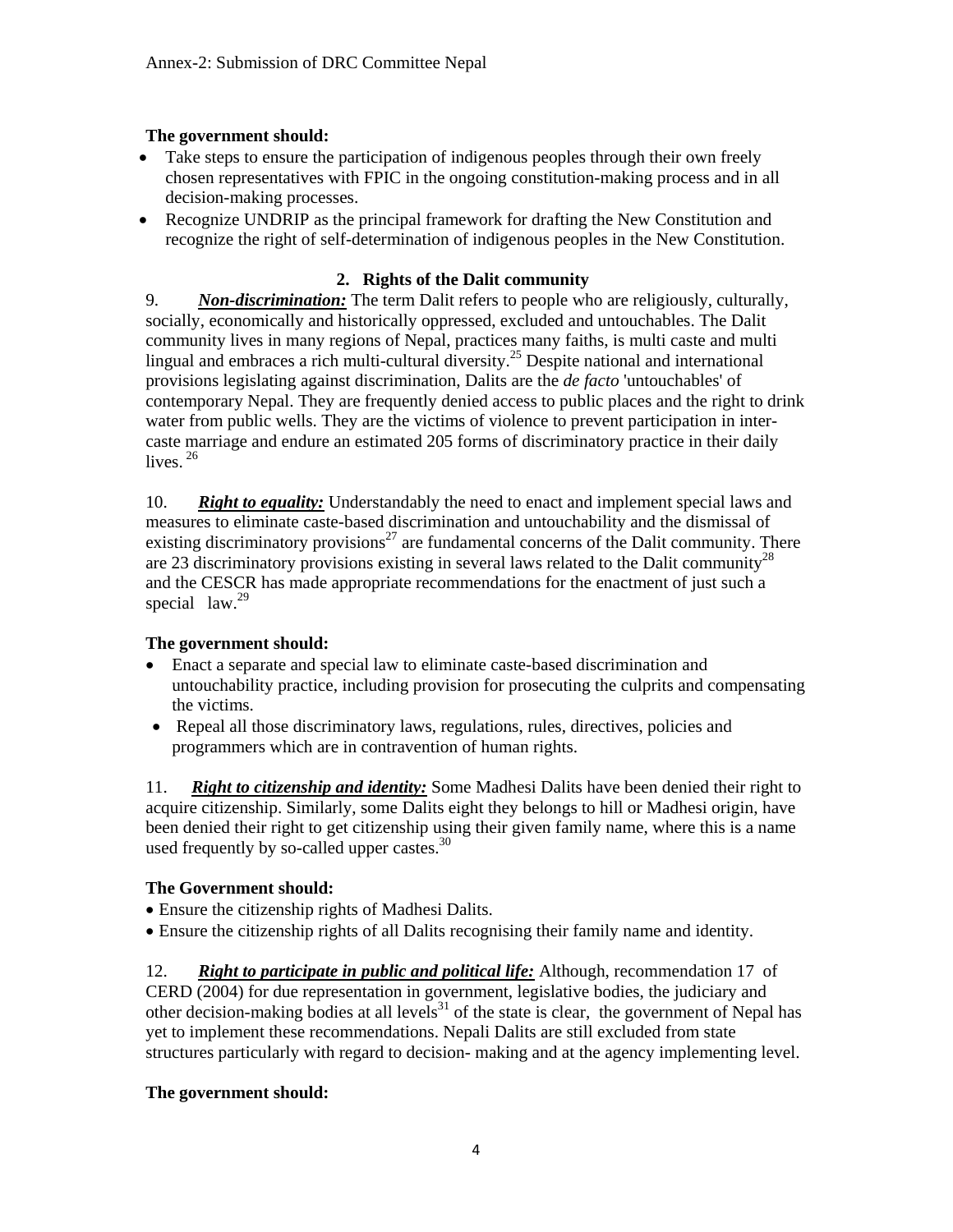• Ensure 'proportionate with compensation representation' in every level and sector of the state with regard to decision-making.

13. *Right to special provision:* Despite, recommendation 32 of CESCR 1998 and constitutional provision on the rights of Dalits to 'Special Provisions<sup>32</sup>, specifically for 'proportional with compensatory representation' in every state structure, no adequate policy has yet been developed or implemented.<sup>33</sup> Neither has the Government yet devised special programs for ex-Haliyas from the Dalit community.34

# **The government should:**

• Adopt the necessary constitutional, administrative, legal and institutional measures for special provision for Dalits as well as an action policy to ensure their effective implementation.

14. *Strengthening the National Dalit Commission:* The government has yet to adopt a law to make the National Dalit Commission a statutory body in accordance with CERD 2004, recommendation No.11.

# **The government should:**

• Establish the National Dalits Commission as a constitutional and statutory body by passing the necessary legislation.

15. *Right to social security and to an adequate standard of living:* A study shows that 23% of hills origin Dalits and 44% of Madhesi Dalits are entirely landless<sup>35</sup> along with the *Haliyas* (a kind of bonded labor) who were tied to working on other people's land. The Government of Nepal has freed the *Haliyas,* many of whom are Dalits, from their bondage through an agreement made in 2008, but it has not made any special programs for them and particularly for the women among them. Suitable programmes to support these landless ex-Haliyas need to be implemented in the rural areas as a matter of priority.<sup>36</sup> The government has not made further policy and program to ensure the, prerogative rights for their indigenous knowledge and occupation and equal benefit sharing of natural resources.

### **The government should:**

- Address the issue of ex-Haliyas and the arrangement policy, laws and programs surrounding them to ensure suitable areas of land which will provide an adequate standard of living.
- Arrange policy, laws and programs to provide adequate areas of land for all landless Dalits family, prerogative rights for their indigenous knowledge and occupation and ensure the equal benefit sharing of natural resources.

16. *Rights of Dalit Women: Badi* is a marginalized caste within the Dalit community who was traditionally an artisan and musician group before becoming caste-based sex workers. The government of Nepal made an agreement in 2007 with *Badi* women to meet their demands, but the commitments made by the government have yet to be implemented.<sup>37</sup> More generally, the level of representation of Dalit women in all levels of state structure is far less than for other women.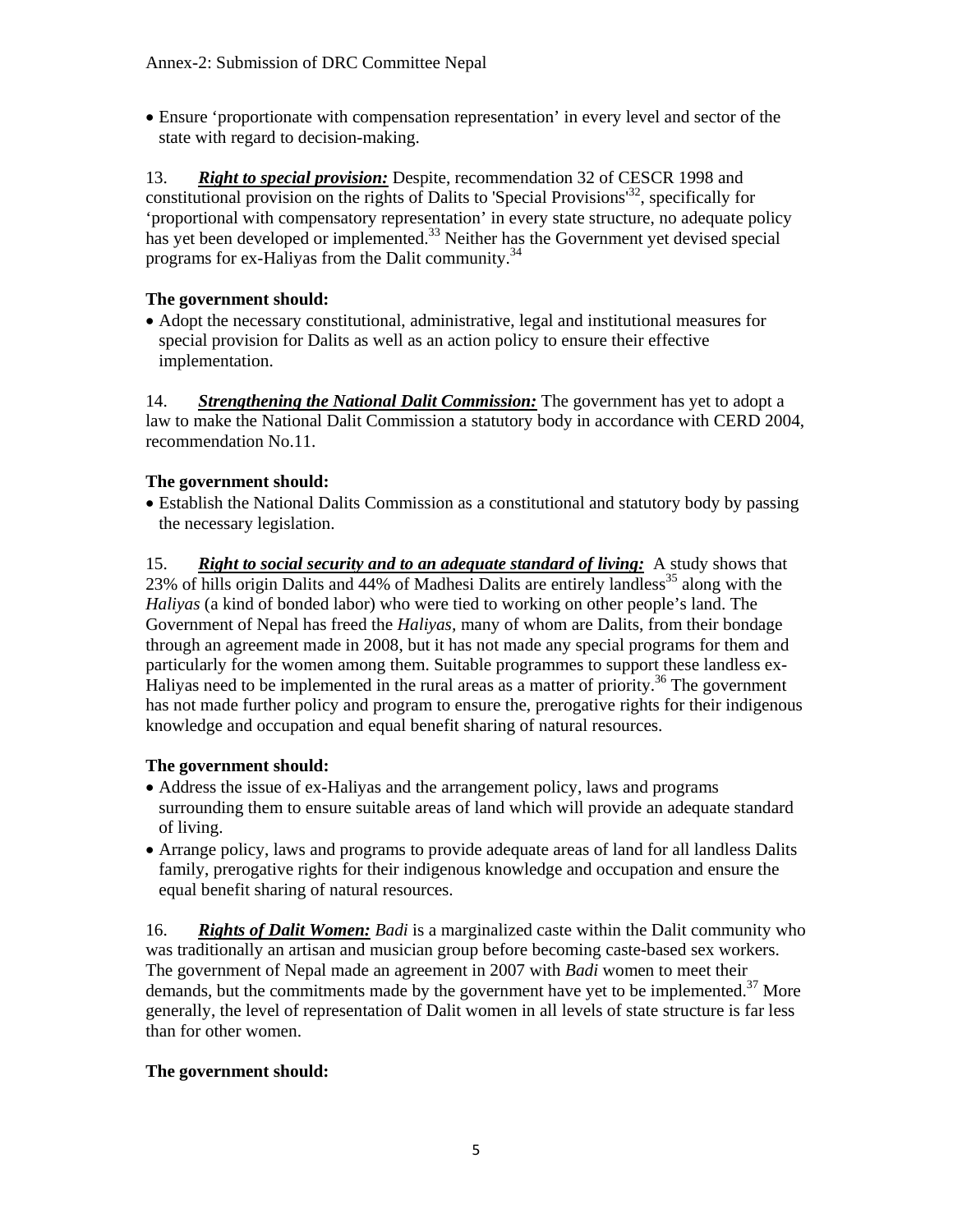- Consider formulating policies, strategies and programs to eliminate gender and caste based discrimination against Dalit women; to eradicate the sex exploitation of Badi women and to implement previous agreements made with them.
- Consider and implement measures f to ensure the proportionate representation of Dalit women so that it compares favourably to that of women in general.

17. *Rights of Dalit children:* Despite international and national obligations, Dalit children are facing caste-based discrimination and untouchability in schools, temples and other public areas as well as in private places. Lacking of education, malnutrition, child labour, trafficking and sexual violations are other serious concerns affecting Dalit children.

### **The government should:**

• Urgently implement measures to enforce children's rights to education, adequate food, health services and freedom from child labour, trafficking and sexual violation.

# **3. Rights of persons with disabilities**

18. *Representation, participation and education:* Nepal ratified the Convention on the Rights of PWDs and its Optional Protocol on 27 December 2009. The meaningful participation of PWDs in the constitution- making process along with the representation and participation of PWDs across the public sector more generally has yet to be realized. *De facto* discrimination against PWDs still occurs in the field of education, employment, health, housing, and many other areas including Altogether 68% of PWDs have no education (59.6% of male and 77.7% of females).<sup>38</sup> Nearly half of all children with disabilities have not been able to benefit from education services. The education system is not user-friendly towards PWDs and with regard to.

# **The government should:**

- Urgently adopt the policy of providing reasonable accommodation for employment, transportation, sports, personal attendance and health services, in housing, transport, sports and cultural life, personal attendance services for PWDs;
- Take stricter measures to combat discrimination against PWDs in line with the DDPA.
- Implement the CRPD and its Optional Protocol and incorporate the provisions of this convention in the new Constitution of Nepal;
- Urgently adopt special measures to provide education including the use of Braille script and sign language, with reasonable accommodation for PWDs;
- Take steps to ensure the participation of PWDs in the ongoing Constitution-making process and ensure the participation and representation of PWDs in public sector;
- Ensure multi language policy for official use and mother language in curriculum and text books of school including brail script and tacdil language for person with disabilities.

19. *Social security of PWDs:* While there is no social security plan as such in Nepal. There are certain provisions which may be applicable to some, including PWDs within society. Supports currently provided to PWDs is charity based and this should be transformed in to rights based support. No provisions for personal assistance (PA) for PWDs, elderly people, orphans, homes where people with disabilities live, especially women and children, have been made.

# **The government should:**

• Enact and implement laws guaranteeing basic social security arrangements for PWDs.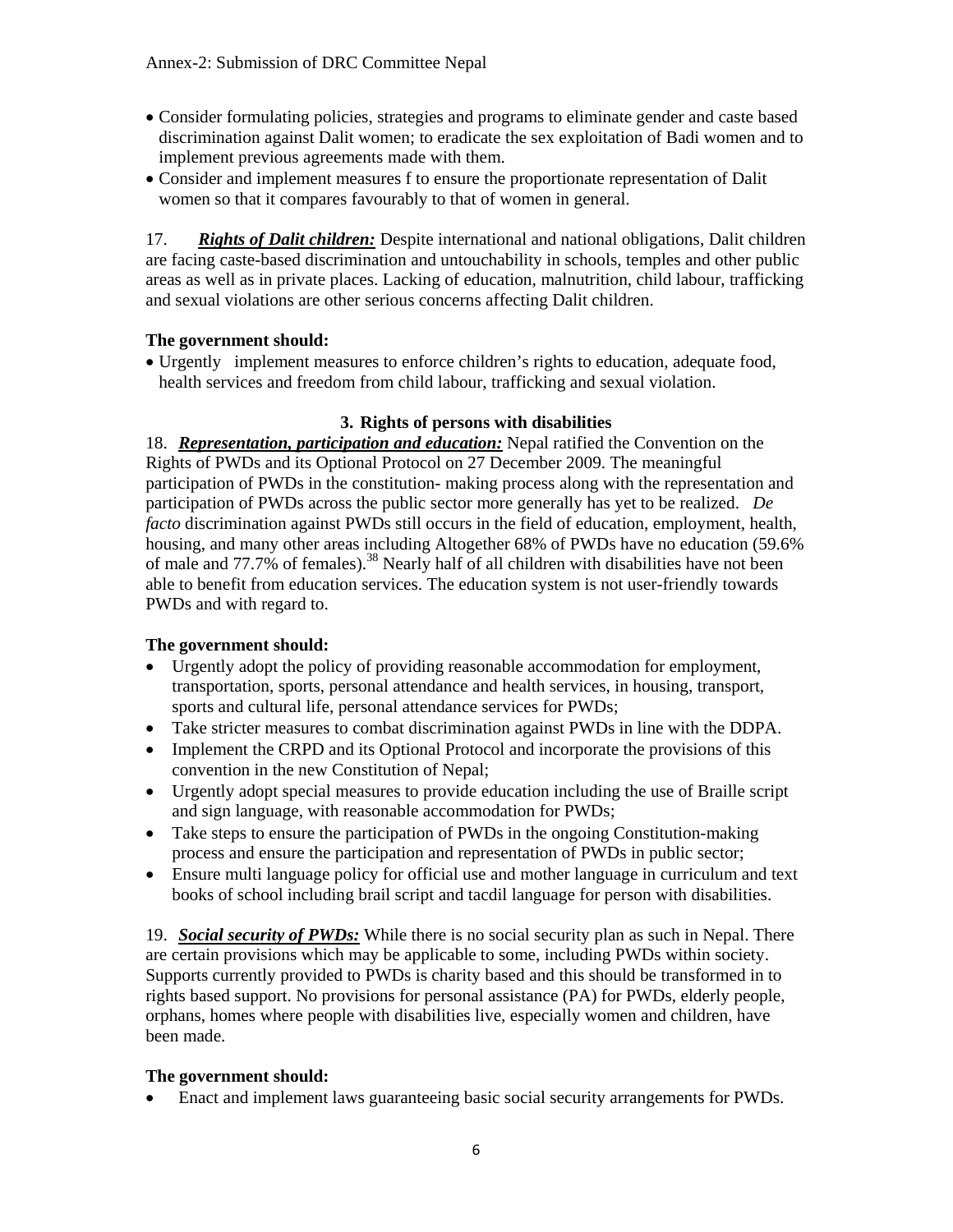20. *Rights of women with disabilities:* There is still a considerable amount of social stigma attached to disabled women and their families and they suffer from gender based violence in the form of rape, domestic violence and sexual harassment. They are discriminated against in relation to education, employment, marriage and access to resources and mobility. There are no legally binding acts to protect and promote the rights and interests of women with disabilities.

# **The government should:**

- Enact a separate law to eliminate discrimination against women with disabilities.
- Strengthen existing measures to thoroughly investigate crime related to violence against women.
- Ensure the participation and representation of women with disabilities in the public sector.

# **4. Rights of the Muslim Community**

21. *Non-recognition and exclusion:* The state has failed to recognize Muslims as a religious minority because of the state's tendency to define Muslims as *Islamists* rather than as a community.<sup>39</sup> As a result, Muslim people have been excluded from the public sector and they continuously suffer from various form of discrimination with regard to participation and economic, social and cultural rights.<sup>40</sup>

# **The government should:**

- Recognize the existence of the Muslim community as a religious.
- Ensure concrete and active efforts are made to promote the participation of Muslims in the public sector.
- Intensify existing efforts to protect religious freedom and freedom of expression of the Muslim community.
- Establish a Muslim Commission to monitor the implementation of programs to protect and promote the full enjoyment of their human rights in particular ESCR.

22. *Right to language, Culture and religion of Muslim community:* The government has not recognized legally the marriage and divorce of Muslims that take place in accordance with the *Islamic* religion, nor other social traditions and customs based in Muslim family law. In addition, Muslim people have less access to health, justice and education because of a language barrier.

# **The government should:**

• Recognize and respect the distinct customs, culture, language, and way of life of the Muslim community particularly with regard to Muslim marriage and divorce.

23. *Right to education:* Only a few *Madarsa* schools are recognized as formal education institutions and these are only up to Primary Level. This has affected mostly Muslim girls, who generally do not attend modern school and only go to *Madarsa* for their basic education.

### **The government should:**

• Adopt measures to recognize Madarsa education as accepted formal educational institutions up to higher level.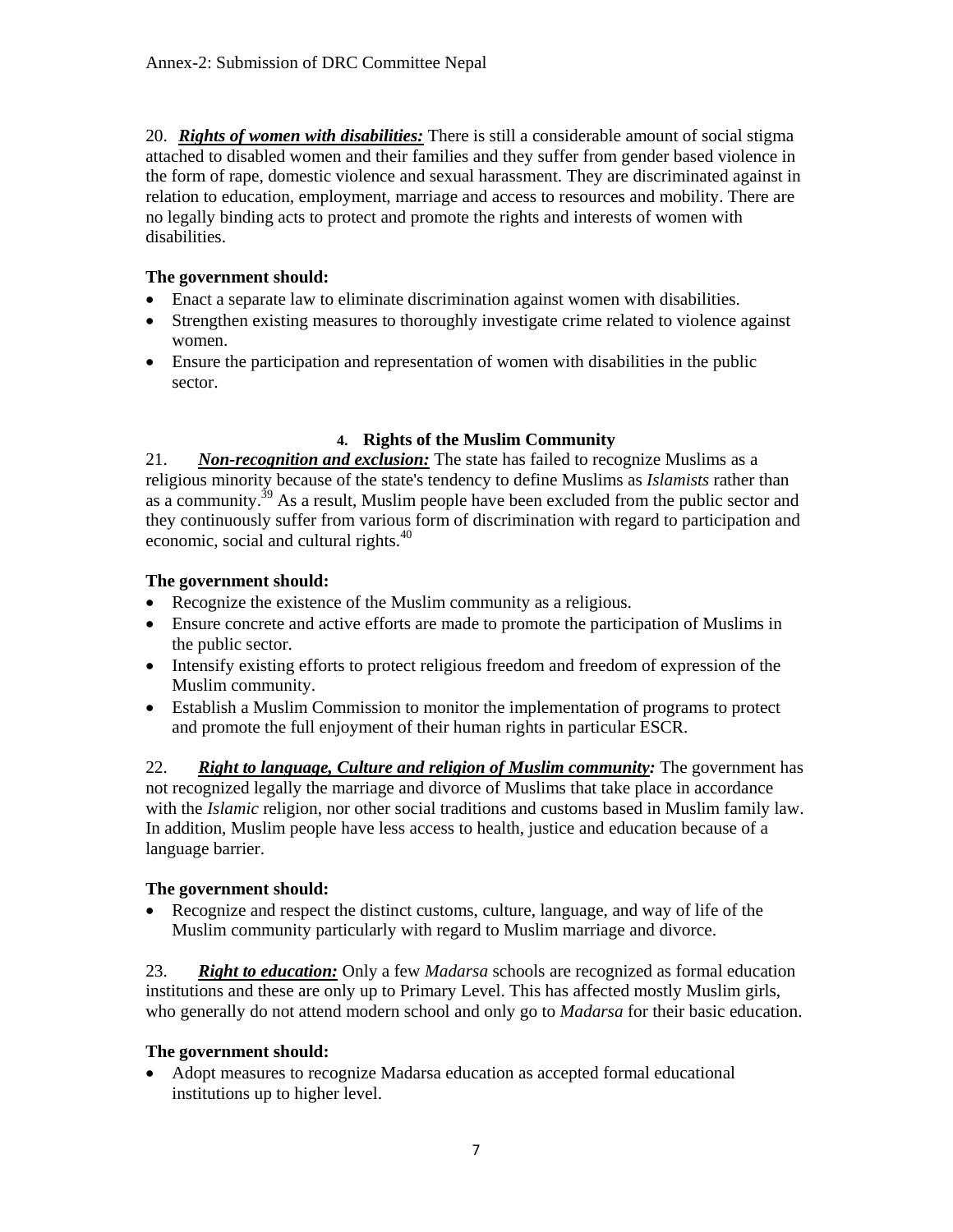24. *Muslim women's rights:* Muslim women suffer from multiple forms of discrimination -as women, Muslim women and women within the Muslim community. They are- ill represented in all levels of governance.

# **The government should:**

• Ensure the participation and representation of Muslim women in state mechanisms on the basis of the principles of inclusion.

# **5. Rights of Terai-Madhesi People**

25. *Right to equality and non-discrimination:* Madhesi people in Nepal are discriminated against on the basis of color, region, language and socio-cultural identity. There is a major problem with extra judicial killing which is widespread in the Terai-Madhes. They are scattered across 22 districts of the Terai-Madhes region and constitute around 48 percent of the population of the country. The Madhesi community reflects multi-ethnic, multi-caste, multi-lingual and multi-cultural diversity. The almost total exclusion of *Madhesi* people from the Nepali army and the need to implement agreements and commitments confirmed with political parties of Terai-Madhes need to be addressed.<sup>41</sup>

### **The government should:**

- Eliminate color, region, language and socio-cultural identity-based discrimination towards Terai-Madhesi people.
- Ensure 'proportionate representation' in every level and sector of the state and public sector with regard to decision-making.
- Take action to implement the commitments and agreements with Madhesi political parties.
- Act urgently to eliminate extra judicial killing and impunity in Terai-Madhes.

26. *Rights of Madhesi women:* Madhesi women, especially Madhesi Dalits women, have been denied their citizenship rights. Due to the dowry system, Madhesi women have faced domestic violence, including murder; gender based abortion, and unwanted divorce.

### **The government should:**

- Ensure the rights of citizenship for the Terai-Madhes women.
- Eliminate dowry (Dahej) practices and other atrocities towards Madhesi women.

# **6. Sexual and Gender Minority**

27. *Non-discrimination and right to citizenship:* The Sexual and Gender Minority is a newly recognized minority group in Nepal. The sexual and gender minority includes LGBTIs, who continue to bear social, economic and political discrimination based on their sexual orientation and gender identity. The state authorities continue to deny citizenship cards to some members of LGBTI, especially for third gender, reflecting a clear sexual or gender identity. Moreover LGBTIs undergo much social antagonism in the course of their daily lives.

- Ensure citizenship rights with clear gender identity in relevant cases.
- Eliminate exclusion of LGBTIs from daily socio-cultural activities,
- Ensure that sexual orientation and gender diversity are included as grounds for protection in the new constitution and in legislation.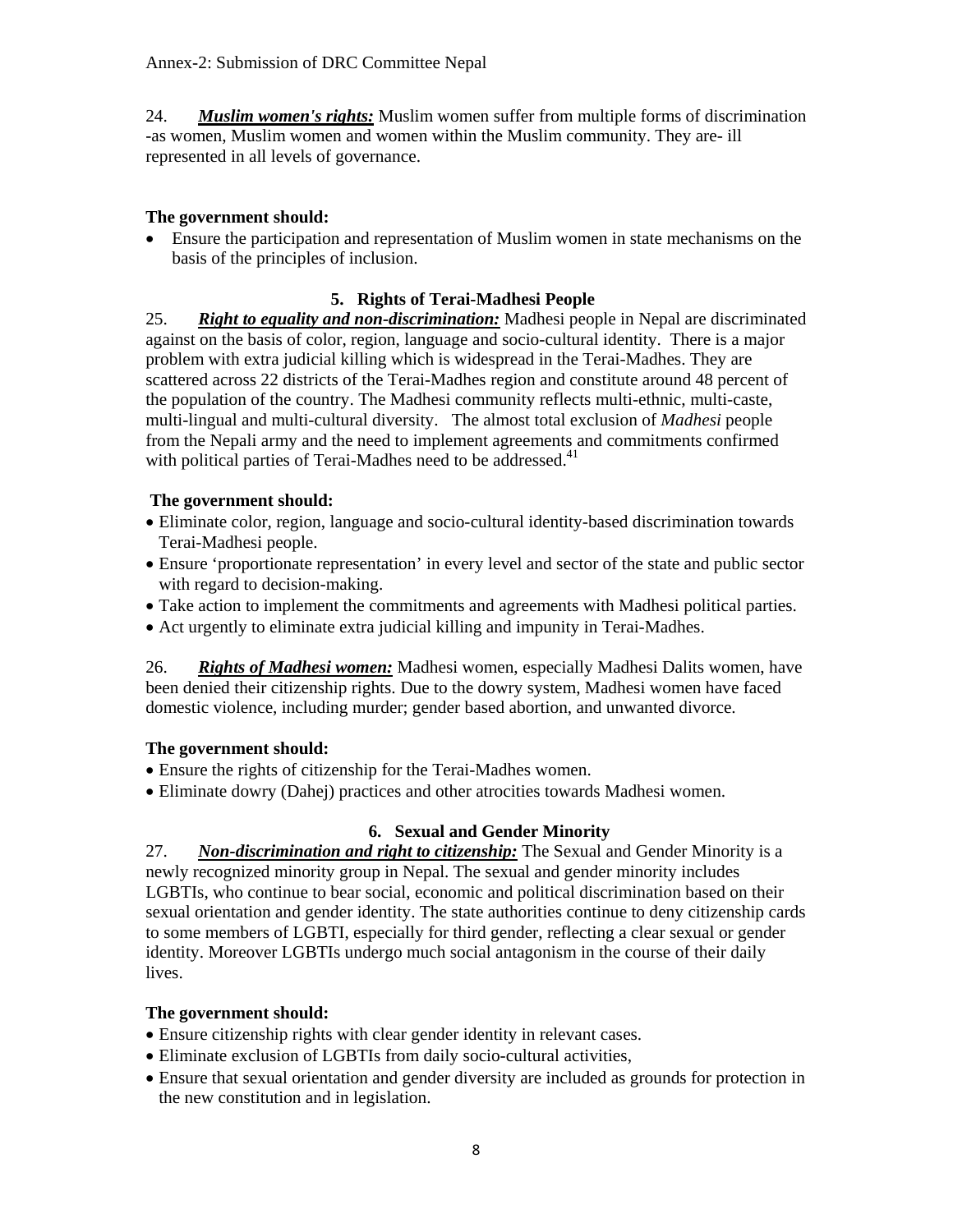• Ensure that infrastructure, including public facilities are LBBTI friendly.

28. *Right to choose le life-partner and social security:* Despite a Supreme Court directive order to reform Nepali legislation so as to allow for right to choose life partner, and to recognize all members of LGBTI as natural persons, $42$  this has yet to take place. According to research<sup>43</sup> there are 280 unfriendly legal provisions in existence against sexual and gender minority members in Nepal.

# **The government should:**

- Amend all discriminatory as well as LGBTI unfriendly laws and legal provisions.
- Ensure the individual right to choice of life partner.
- Take action to control unlawful arrest and torture by police.

29. *Right to participate in public and political life:* There is no special provision to include LGBTIs in the state structures and it is notable too that LGBTIs are discriminated against in the Nepal Army and police in relation to employment, both with regard to recruitment and to their treatment if they are identified as LGBTIs when serving.

# **The government should:**

- Adopt affirmative action policies to ensure equal opportunities and proportional participation in every structure of the state.
- Take action against discrimination in the Nepal army and police on the basis of sexual orientation and gender identity.

# **III.CAPACITY- BUILDING AND TECHNICAL ASSISTANCE**

This joint submission recommends to the international community that it provides assistance to the Nepal government in relation to the areas listed below:

- Technical support to the National Dalit Commission, National Women's Commission and National Foundation for the Development of Indigenous Nationalities and National Human Rights Commission to monitor and to coordinate efforts in addressing the human rights situations of indigenous peoples, Dalits, Muslim, Madhesi people, PWD e and the Sexual minority.
- Technical and other forms of support for the implementation of Convention.169 and UNDRIP relating to indigenous peoples including DDPA.
- Technical support to study the discriminatory provision in existing Nepalese laws and its amendment, to study multiple forms of atrocities towards Dalits, impunity and formulation of anti-discriminatory laws.
- Technical and institutional support to establishing transparent and accountable monitoring mechanism on the implementation of anti-discrimination and affirmative action policies and legal provisions.
- Technical support to formulate and implementation of proportional representation with compensatory representation policy, legislation and programs.
- Technical support for development of guidelines for planning and implementation of development planning and budgeting with a view to secure full inclusion of Dalits, taking in to consideration the need for disaggregated data and caste sensitive analysis for mainstreaming and inclusion of Dalits in the development process and as well as provision of and full implementation of special measures.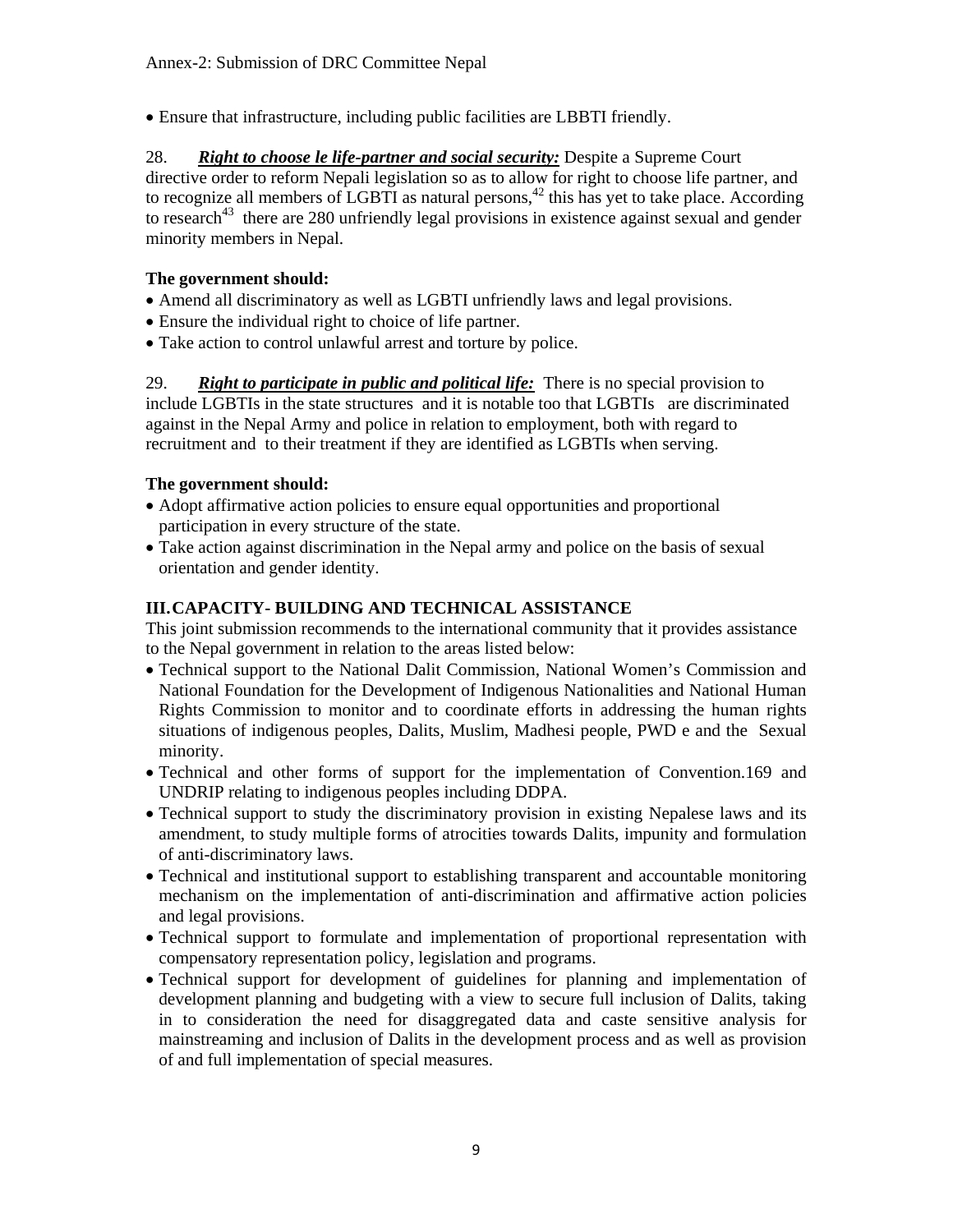<sup>1</sup> See the country report of Special Rapporteur on the situation of human rights and fundamental freedoms of indigenous peoples, James Anaya-Mission to Nepal (A/HRC/12/34/Add.3) 2

development.<br><sup>4</sup> The recommendations made by the Special Rapporteur on the situation of the human rights and fundamental freedom of indigenous people, the concluding observation of ESCR **(**Thirty-eighth session, 30 April – 18 May 2007) and the communication of the CERD Committee.

- Subba et al (2008) *"Nepal Federation of Indigenous Nationalities (NETFIND)-Janajati Empowerment Project (JEP) Review of Achievements and Impacts (2002-2008)", p.47*
- $\frac{7}{1}$  Kirat people of the eastern Nepal have commonly sacrifice bullocks in their ancestor worship ritual and
- consume beef meat.<br><sup>8</sup> A definition says as "Multilingual Education typically refers to "first-language-first" education that is, schooling which begins in the mother tongue and transitions to additional languages. Typically, MLE Programs are situated in developing countries where speakers of minority languages tend to be disadvantaged in the mainstream educations system." htt://en.wikipedia.org/wiki/Multilingual\_Education
- <sup>9</sup> Land Reformed Act 1964 that nationalized land and terminated traditional collective land tenure system, for instance, *Kipat*; Forest Act 1993 that displaced indigenous peoples from their traditional forests and transferred primarily to non-indigenous community forest user groups; The Pasture Land Nationalization Act 1975 nationalized pasture lands of indigenous peoples; The National Parks and Wildlife Conservation Act (20 per cent of total land) provides no recognition of indigenous peoples' right to consultation or to access their traditional lands and resources, while giving quasi-judicial powers to the park chief wardens and so on.
- traditional lands and resources, while giving quasi-judicial powers to the park chief wardens and so on. 10 Special Rapporteur on the situation of human rights and fundamental freedoms of indigenous peoples Report
- 2007-A/HRC/12/34/Add.3<br><sup>11</sup> Traditional land tenure system. In this system, "A Kipat owner derives rights by virtue of his membership in a particular ethnic group, and/or its location in a particular area. In contradiction to the Raikar system of land tenure and its derivatives, therefore, Kipat represents a communal form of land tenure." (Regmi 1978:534). 12 Raikar is a form under which the state functions as the landowner.
- 
- <sup>13</sup> A case study conducted very recently by Nepal Chepang Association (NCA) concluded that in the name of Leasehold forest programs Chepang, an indigenous group, are denied to practice their traditional way of livelihood known as Khoriya (slash and burn) as a result, they were found to have been suffering from acute
- food shortage.<br><sup>14</sup>The Special Rapporteur on the situation of human rights and fundamental freedoms of indigenous peoples visited Nepal in 2008 and observed that "Protected areas, including National Parks have been created at the expense of indigenous lands or in the traditional lands. Such projects for instance, Chitwan National Park displaced Tharu, Bote, Darai and other indigenous communities and have not been provided alternative livelihood and proper compensation. Now these communities have become landless, they are prevented from gathering fuel wood, gathering food and medical herbs etc." p.11 para. 34-35
- 15 A case study by LAHURNIP: Kulekhani hydro-project displaced thousand of Tamang indigenous community from their traditional lands without proper compensation; they are now living without electricity facilities. In that before the execution of this project, according to the case study, they were not consulted neither did they get a chance to have a voice in the decision-making process. A similar case is the Arun III hydro-project. Arun III is one of the mega projects of Nepal situated in Yamphu and Lohorung indigenous territories and it was much debated in the 1990s from an environmental perspective. Nepal government has recently signed a MoU with an Indian state-owned company Sutlej Vidhyut Nigum without free, prior, informed consent of affected indigenous communities.
- <sup>16</sup> The Article 15.1 of the Convention 169 specifies that indigenous peoples have rights to the natural resources of their territories, including the right to participate in the use, management, protection and conservation of these resources and Article 15.2 stipulates that indigenous peoples have rights regarding consultation, participation in the benefits of resource exploitation.

<sup>&</sup>lt;sup>2</sup> See the report of *"Nepalis Civil Society to Durban Review Conference, 2009"* 

<sup>&</sup>lt;sup>3</sup> The UNDRIP acknowledges that the Charter of the United Nations, the International Covenant on Economic, Social and Cultural Rights1 and the International Covenant on Civil and Political Rights affirm the fundamental importance of the right to self-determination of all peoples, by virtue of which they freely determine their political status and freely pursue their economic, social and cultural development. Article 3 in particular of the UN-DRIP state that indigenous peoples have the right to self-determination and by virtue of that right, they freely determine their political status and freely pursue their economic, social and cultural

<sup>5</sup> Forum for Women, Law and Development 2009 (FWLD) *"Discriminatory Laws Against Women, Dalits, Ethnicity, Religious and Persons with Disability*" 6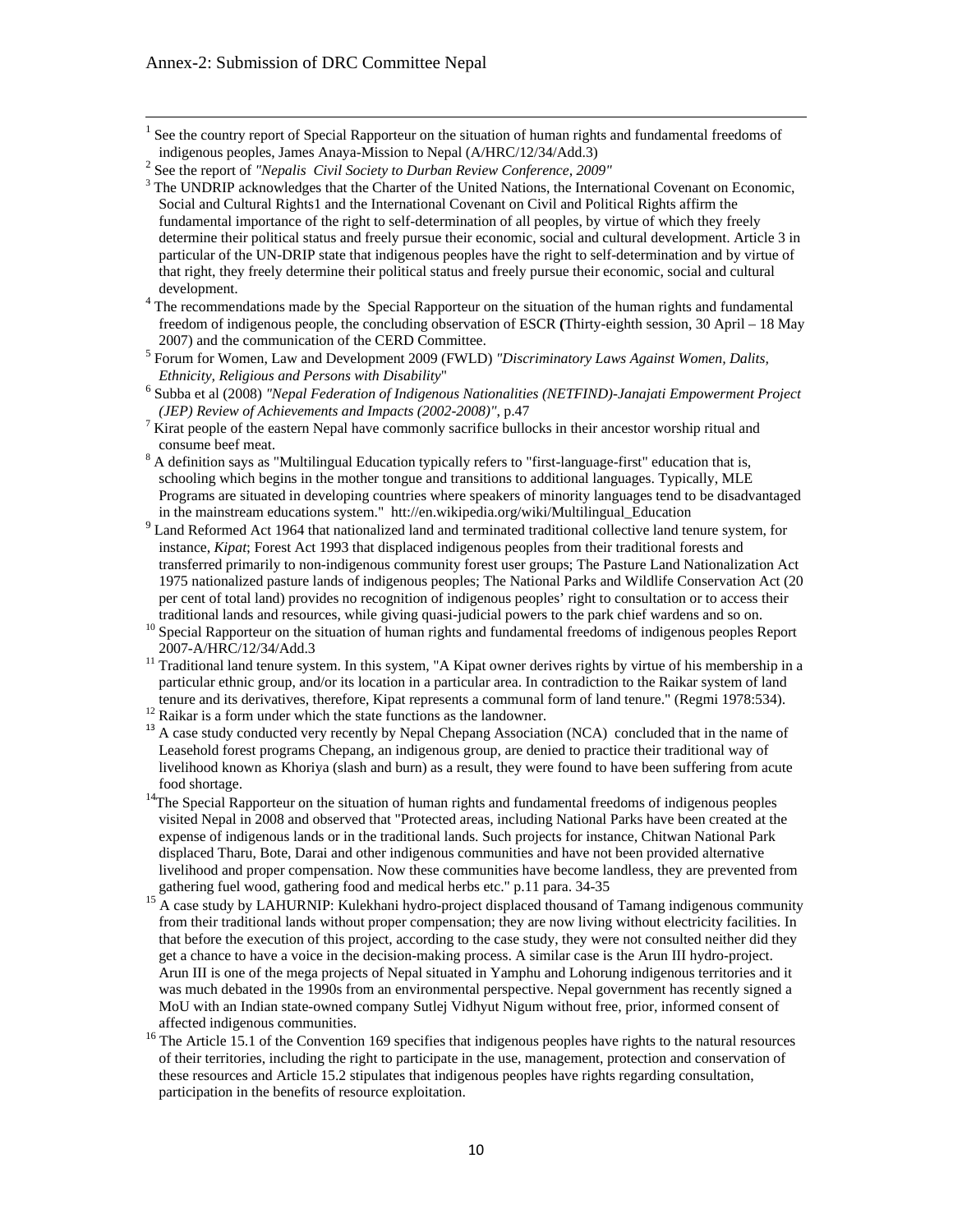- $17$  The general recommendation XXIII on the rights of indigenous peoples of the Committee No.3 states that "The Committee is conscious of the fact that in many regions of the world indigenous peoples have been, and are still being, discriminated against and deprived of their human rights and fundamental freedoms and in particular that they have lost their land and resources to colonists, commercial companies and State enterprises. Consequently, the preservation of their culture and their historical identity has been and still is jeopardized".
- <sup>18</sup> Article 8 (j) and related provisions is the main instrument that Parties to the Convention on Biological Diversity have given themselves to achieve the commitments in Article 8(j) to respect, preserve and maintain knowledge, innovations and practices of indigenous and local communities embodying traditional lifestyles relevant for the conservation and sustainable use of biological diversity, to promote their wider application with the approval and involvement of the holders of such knowledge, and encourage the equitable sharing of the benefits arising from the utilization of traditional knowledge.
- <sup>19</sup>Nepalese indigenous women have been suffering from triple standard exploitation-patriarchy, state mechanism and policies and women within indigenous communities. Different studies show that 96% indigenous lower level of education. The literacy rate among indigenous women is 25% in average. 10% women get access to health services and 90% rely on traditional medicine. Only 0.76% indigenous women are represented in the
- 
- major political parties.<br><sup>20</sup> Gurung Jyoti (2008) "*Status of Indigenous Nationalities Women*." In Nepal Indigenous Journal Vol.1; No.1<br><sup>21</sup> The concluding observation of ESCR (Thirty-eighth session, 30 April 18 May 200 the Constitutional process, disadvantaged and marginalized groups, particularly the Dalit, Madhesi and indigenous communities, and women within these groups, are represented in decision-making bodies at all
- levels." 22 Article 18 and19 of the UN Declaration on the Rights of Indigenous Peoples stipulate these rights. In addition, Convention No. 169 contains numerous reference Articles 2, 4, 6, 7, 15, 16, 20, 22, 23, 25 27 and 33.<br><sup>23</sup> The thematic reports of Constitution Assembly are Available at: URL:  $\underline{www.can.gov,np}$ <br><sup>24</sup> See the request submitted t
- 
- (Seventy-fifth Session 3-28 August 2009) by ten indigenous peoples' organizations and an International organization (FPP) 29 July 2009<br><sup>25</sup> The Dalits community occupies 13 per cent of total population and comprised 21 casts; such as Badi,
- Damai, Gaine, Kami, Sarki , Bantar, Chamar, Chidimar, Dhobi (Hindu), Dom, Dusadh, Halkhor, Kakaihiya,
- Khatbe, Khatik, Kori, Tatma, Mushar, Pattharkatta, Pasi, and Sarvanga. 26 Bhattachan, KB. et. Al. 2003. *Existing Practices of Caste-based Untouchability in Nepal and Strategy for a Campaign for its Elimination*. Kathmandu: Action aid Nepal.<br><sup>27</sup> The constitutional provision on right against *untouchability* at public places, preamble provision (*chhota-*
- *bada*) of the Civil Code, 1963 and a provision relating to respect of the social usages and practices are some of the instances (*Section 10 of Miscellaneous Chapter under Civil Code*). Still, there are many discriminatory provisions existed in different laws of the country incompatible with international human rights instruments. The study carried out by National Dalits Commission has revealed that there more than 23 discriminatory provisions. (NDC.2005. *Study of the discriminatory and amendable legal provision*
- *against Dalit community*. Kathmandu: National Dalit Commission )<br><sup>28</sup> Still, there are many discriminatory provisions existed in different laws of the country incompatible with international human rights instruments. The study carried out by National Dalits Commission has revealed that there more than 23 discriminatory provisions. (NDC.2005. *Study of the discriminatory and amendable legal provision against Dalit community*. Kathmandu: National Dalit Commission )<br><sup>29</sup> CERD (2004) Concluding Observation No. 12<br><sup>30</sup> Eca example if any Dalits people we a certain sympony which is semmenty prestice
- 
- 30 For example, if any Dalits people use a certain surname which is commonly practiced by so called upper caste, they are denied to receive the citizenship with the surname.<br>  $\frac{31}{22}$  CESCR (2008) Concluding Observation No. 30<br>  $\frac{32}{24}$  Article 12(2) the Integring Constitution of Novel 1000
- 
- Article 13(3) the Interim Constitution of Nepal, 1990.
- <sup>33</sup> The Civil Service Act, 2049 (Second Amendment) Section 7(7), Nepal Police Regulation and Armed Police Force Regulation have also amended to arrange some important provisions on reservation for Dalits, women, indigenous/nationalities, Madhesi, disabled and backward areas. But only forty five percent of the posts has
- reserved for around 90 percent of population. 34 CESCR (2008) Concluding Observation No. 37
- <sup>35</sup> Sustainable Development Forum. 2006. Ownership of Dalits in Land: A Study. Kathmandu: Sustainable
- Development Forum<br><sup>36</sup> CESCR (2008) Concluding Observation No. 37<br><sup>37</sup> The government has done an agreement with *Ro*
- 37 The government has done an agreement with *Badi* (one of the musician caste with in Dalits community) women on 16 October, 2007.